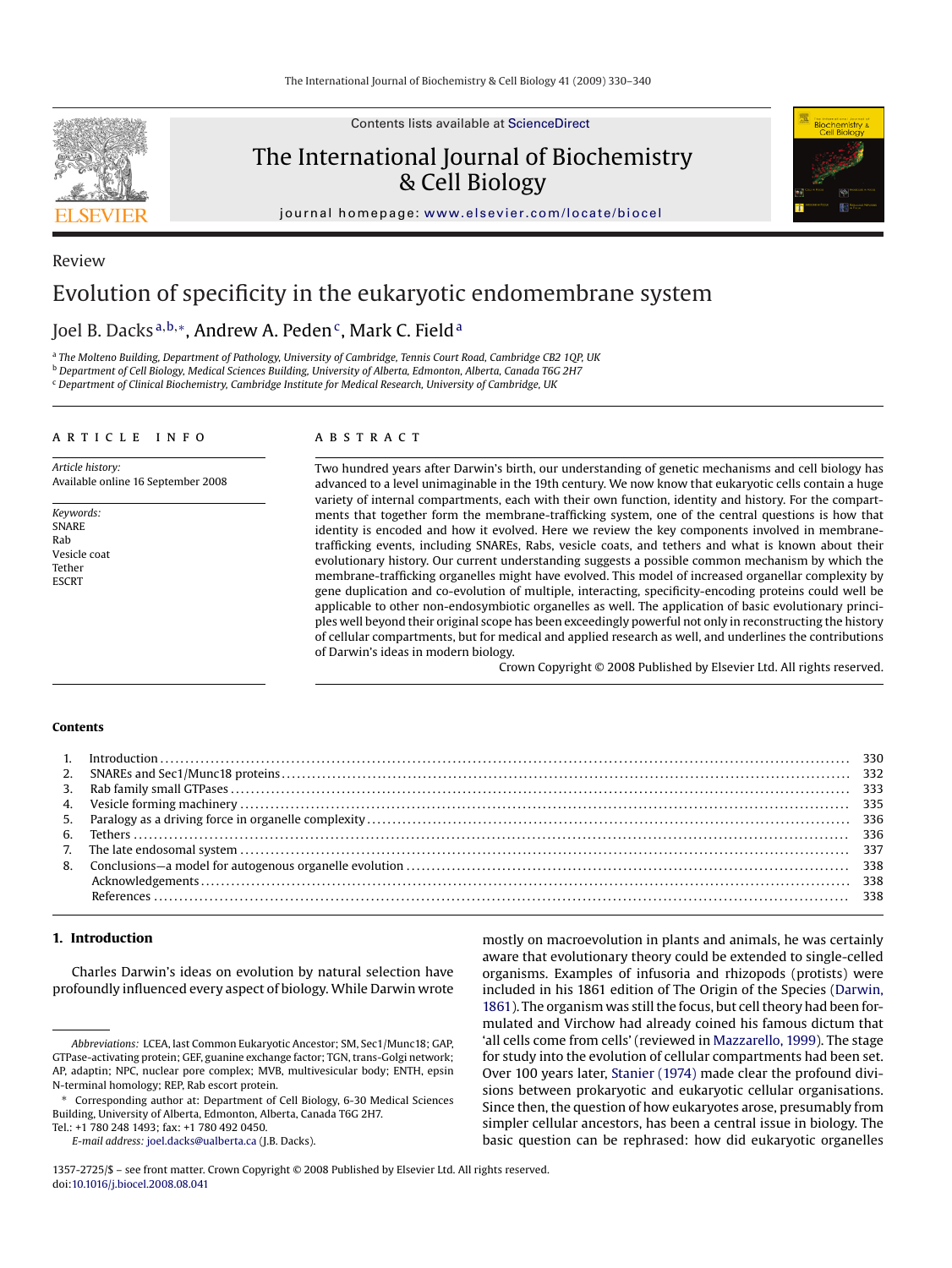<span id="page-1-0"></span>

**Fig. 1.** Eukaryotic cell and vesicle formation/fusion machinery. (A) Simplified depiction of a generalised eukaryotic cell emphasising the main trafficking pathways and the concept that a common set of proteins are involved in vesicle formation and fusion events between the distinct intracellular compartments. The different coloured sectored 'identity' circles indicate that many of the proteins involved have specific paralogues associated with distinct organelles or transport steps and have been proposed as encoding the 'identity' of the organelle. This figure is redrawn and modified from [Koumandou et al. \(2007\)](#page-9-0) with permission of the authors. (B) Proteins included in an 'identity circle' are vesicle coats that select cargo and allow transport carrier formation, as well as Rab proteins that initiate vesicle attachment at the target organelle and SNARE-associated machinery that drives membrane fusion. The hexagons in the center represent factors such as tethers that interact with the paralogously derived machinery. The colours of the individual shapes in panel B are not correlated to the colours in panel A.

originate and how did they subsequently evolve? Studies in the 1970s and since of endosymbiotic processes have held answers for mitochondria ([van der Giezen, 2006\)](#page-10-0) and plastids [\(Lane and](#page-9-0) [Archibald, 2008\);](#page-9-0) but many eukaryotic organelles more likely have autogenous origins, arising from components and structures that preexisted within the proto-eukaryote itself.

The endomembrane system is one such case. This fundamental set of cellular machinery consists of dynamic membrane-bound organelles, with each having a specific protein and lipid composition and thus a discrete function (Fig. 1). For example, the endoplasmic reticulum (ER) is the site of polypeptide entry to the secretory system and also important in lipid biosynthesis. The Golgi apparatus performs post-translational modifications on newly synthesised proteins, and sorts them for transport to other endomembrane organelles. This organelle underlies both the endocytic and exocytic pathways and is particularly important for extracellular matrix formation. The plasma membrane is the interface between the cell and environment, a site of cell signaling as well as the place where material is internalized. Finally, endosomes sort material, recycling back to the cell surface or targeting into terminal degradative organelles variously termed lysosomes, vacuoles, and reservosomes. Proteins and lipids are transported between these compartments, in part, *via* small membrane-bounded transport vesicles and tubules, which bud from one compartment and fuse with another, thereby delivering their contents and membrane [\(Bonifacino and Glick, 2004\).](#page-9-0) The generation, targeting and fusion of these transport intermediates requires four major classes of protein (coat proteins, Rab GTPases, tethers and SNAREs). The coat proteins perform an early step in this process where they select protein cargo for transport and deform the underlying membrane into a vesicle. Rabs subsequently recruit a diverse range of effector molecules that play multiple roles in the transport, targeting and tethering of the vesicle. The tethers are a diverse class of protein complexes that promote attachment between the transport vesicle and its target organelle. Finally SNAREs drive vesicle fusion (Fig. 1) ([Bonifacino and Glick, 2004\).](#page-9-0) All of these factors act in a collective manner to generate specificity in membrane transport, and it remains unclear if any one is paramount in defining specificity [\(Cai et al., 2007a\).](#page-9-0)

Both a tremendous growth in the volume of data and a new generation of informatics tools have vastly expanded the scope of viable molecular-level evolutionary studies. With an increasingly detailed knowledge of the molecular machinery underlying membranetrafficking events, it is now possible to consider the ubiquity, or otherwise, of individual components and assess when in evolution particular pieces of the endomembrane system could have originated. While it is possible to find occasional direct prokaryotic homologues, by far the most tractable approach at present is to reconstruct the endomembrane system present in the Last Common Eukaryotic Ancestor (LCEA). This is partly achieved by searching for components of the protein machinery in genomes of organisms representing the broadest available sample of eukaryotic diversity. If a factor is found in all, or most, of the genomes, then it was most likely anciently derived and hence present in their common ancestor, a conceptual proxy for the LCEA. On the other hand if the distribution is restricted to a narrow range of organisms, e.g. yeast to mammals, then the factor most likely evolved more recently. While there are certainly caveats and limitations to such studies as discussed elsewhere ([Dacks and Field, 2004, 2007\),](#page-9-0) these issues can, and in many cases have been, redressed by additional phylogenetic and experimental analyses.

These reconstructions suggest that the LCEA possessed a complex repertoire of endomembrane organelles and a remarkably complete complement of protein factors for membrane-trafficking. The endoplasmic reticulum, plasma membrane, multi-vesicular body (MVB) and a stacked Golgi apparatus were all most likely present [\(Roger, 1999; Dacks et al., 2003; Leung et al., 2008\).](#page-10-0) The degree of differentiation of the endocytic organelles remains incompletely defined, but even here some division into recycling, and degradation pathways was clearly established [\(Dacks et al.,](#page-9-0) [2008\).](#page-9-0) At the molecular level, there was also significant complexity. All of the major protein families involved in vesicle formation and vesicle fusion, as described for metazoa and fungi, appear to have been on board by the time of the LCEA [\(Hartman and Fedorov, 2002;](#page-9-0) [Dacks and Field, 2004\).](#page-9-0) The ancestral eukaryote may, therefore, have been ancient but it was not simple and exhibited a surprising level of complexity that is recognisable in modern cell systems.

The evolutionary connection between these diverse organelles and complex machinery is not immediately obvious at first inspection. More puzzling is the question of how such cellular features originated. It appears unlikely that the organelles of the endomembrane system are of direct endosymbiotic origin. Each of them lacks the major endosymbiotic hallmarks of closely adpressed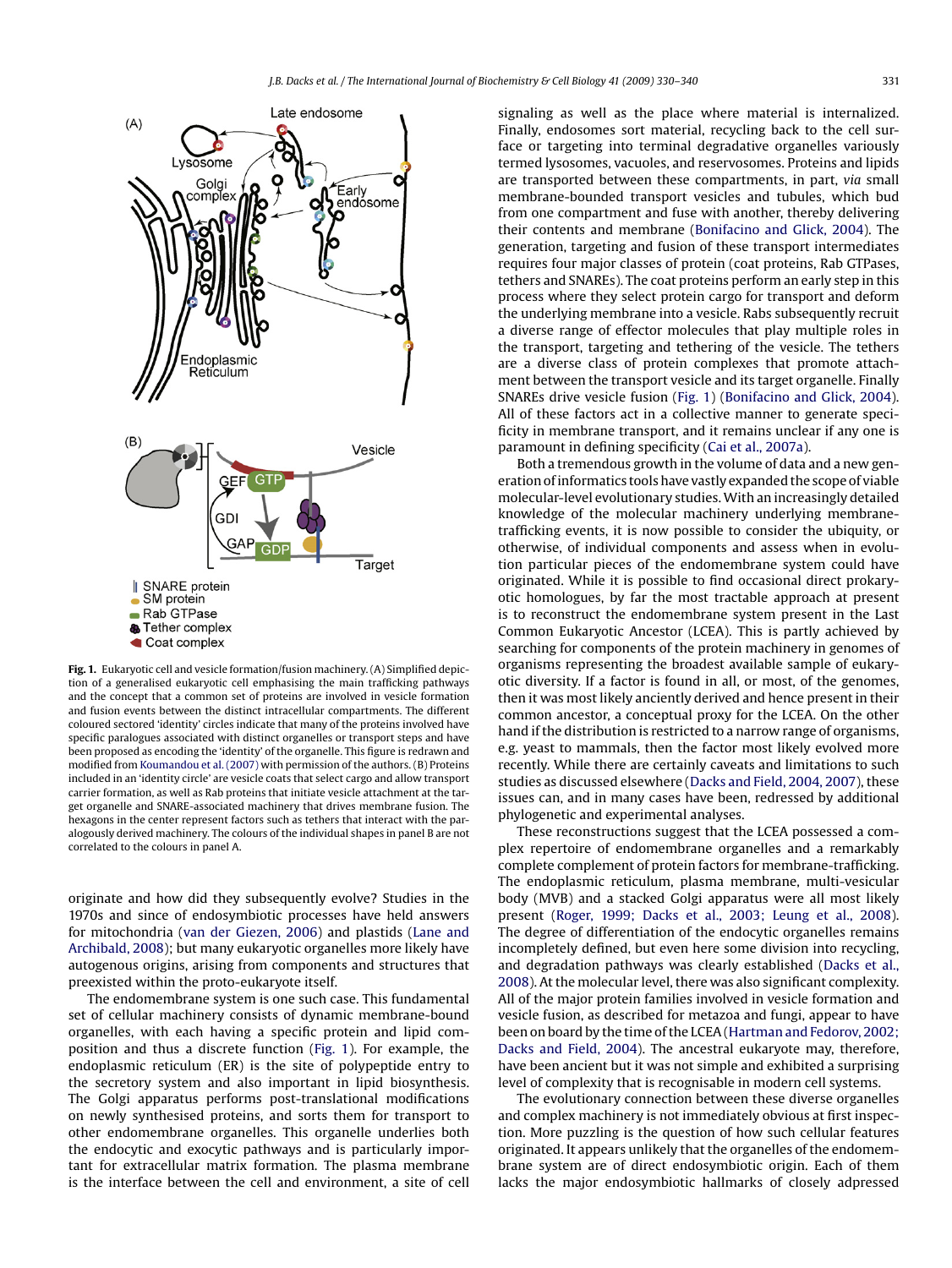double-membranes, associated genomes, or autonomous replication. While there are examples of prokaryotic homologues for a very few proteins associated with the membrane-trafficking system ([Collins et al., 2005; Obita et al., 2007; Podar et al., 2008\),](#page-9-0) there are not the obvious numbers and homologies seen between mitochondria and alpha proteobacteria ([van der Giezen, 2006\),](#page-10-0) plastids and cyanobacteria [\(Lane and Archibald, 2008\).](#page-9-0) Rather, this suggests that some of the factors associated with the endomembrane system simply have origins that predate eukaryogenesis, and hence are shared with prokaryotes for that reason alone.

If the endomembrane organelles are indeed derived autogenously, then what mechanisms could account for their origins? Similarity between the mechanisms of trafficking and the protein families involved in distinct transport steps hints at a common origin. We, and others, have speculated that one key to unraveling the evolution of membrane-trafficking organelles lies in the molecular machinery that participates in encoding organellar identity, regulating the specificity of sorting into distinct transport carriers and also delivery to a specific destination ([Cavalier-Smith, 2002;](#page-9-0) [Dacks and Doolittle, 2002; Jekely, 2003; Arac et al., 2005; Dacks,](#page-9-0) [2007\).](#page-9-0) In the remainder of this article, we will examine the evolution of protein factors associated with encoding specificity and identity. We will begin with the three most prominent families, the SNAREs, the Rabs and the vesicle coats, as well as some of their associated machinery. Evolutionary analyses, primarily of these three sets of machinery have contributed to a theory on the process of autogenous organelle evolution, driven by paralogous gene family expansion and co-evolution. This theory has even been bolstered by an example of the process caught mid-stream but is here enhanced to incorporate the evolution of machinery such as the tethering complexes that act to cement the differences between the newly evolving organelles. This theory is best encapsulated in the evolution of the ubiquitylation machinery which shows both paralogy-driven expansion and accretion of non-homologous components. We will conclude with a few thoughts on the future of evolutionary studies of the membrane-trafficking system and the application of this theory to other autogenous organelles.

#### **2. SNAREs and Sec1/Munc18 proteins**

SNAREs (soluble N-ethylmaleimide sensitive factor attachment protein receptors) were first identified in the early 1980s and were shown to be required for vesicle fusion by a combination of genetic and biochemical reconstitution experiments ([Novick et al.,](#page-9-0) [1980; Sollner et al., 1993\).](#page-9-0) A model for SNARE function, termed the SNARE hypothesis, initially proposed that a transport vesiclelocated SNARE (v-SNARE or VAMP) and a second SNARE on the target membrane (t-SNARE or syntaxin) would interact to form a stable complex. This *trans*-membrane complex would potentially bring the two membranes in close enough proximity to drive lipid bilayer fusion. In addition, it was proposed that for each transport step within the cell there would be a specific set of SNAREs. Hence these molecules and their selective interactions would provide specificity to membrane transport ([Sollner et al., 1993\).](#page-10-0) On the whole, this model has proven to be remarkably insightful although it is now apparent that SNAREs cannot be the sole determinants of specificity in vesicle transport ([Fig. 1\).](#page-1-0)

The majority of SNARE proteins are small (14–40 kDa) type-2 transmembrane polypeptides that contain 60–70 highly conserved amino acids, arranged into heptad repeats (the SNARE motif) that are required for SNARE complex formation. Based on this shared homologous motif, all SNAREs are presumed to be derived from a single ancestral protein by gene duplications giving rise to the SNARE families and then subfamilies. The timing and order of these gene duplications are obviously central to understanding the evolution of the SNARE proteins. The crystal structure of several intracellular SNARE complexes revealed a parallel four-helical coiled-coil bundle with each SNARE contributing one coil [\(Antonin](#page-8-0) [et al., 2002; Zwilling et al., 2007\),](#page-8-0) confirming the results of earlier studies on the neuronal SNARE complex required for the fusion of synaptic vesicles at the plasma membrane [\(Sutton et al., 1998\).](#page-10-0) The majority of side-chain interactions between the coiled-coils are hydrophobic, but at the centre of the coiled-coil is a hydrophilic layer termed the '0' layer (ionic layer) containing three glutamines (Q) and one arginine (R). At present it is still unclear what role the '0' layer plays in SNARE function, but mutation of '0' layer residues in the yeast SNARE complex required for exocytosis, causes defects to secretion and cell viability [\(Ossig et al., 2000\).](#page-10-0) However, a separate study found that secretion still occurred if a mutant SNARE complex containing four glutamines was created ([Katz and Brennwald,](#page-9-0) [2000\).](#page-9-0) Regardless, the observation that nearly all SNAREs contain either a glutamine or arginine residue at the '0' layer has allowed reclassification of SNARE proteins, based on sequence rather than location or inferred function, as R or Q [\(Fasshauer et al., 1998\),](#page-9-0) with further sub-division of the Q-SNAREs as Qa (or syntaxins), Qb and Qc-SNAREs. The four-helix bundle of the SNARE complex is almost always composed of one helix of each type ([Fasshauer et al., 1998\).](#page-9-0)

Comparative genomic studies have established the presence of homologues from all four SNARE families in a broad diversity of eukaryotes ([Dacks and Doolittle, 2001; Dacks and Field, 2004;](#page-9-0) [Yoshizawa et al., 2006\).](#page-9-0) Several molecular cell biological studies in eukaryotes from the different supergroups also confirm the universal involvement of SNAREs in cellular trafficking [\(Sanderfoot et al.,](#page-10-0) [2001; Bogdanovic et al., 2002; Besteiro et al., 2006; Schilde et al.,](#page-10-0) [2006; Ayong et al., 2007\).](#page-10-0) So while not explicitly aimed at ancestral reconstruction, this all strongly points to the duplication giving rise to the Qa, b, c and R-SNARE families having occurred prior to the ancestor of existing eukaryotes ([Fig. 2A](#page-3-0)).

The human genome encodes at least 38 SNARE genes, with each SNARE gene product being localised to a defined set of membranes and hence suggested to be involved in a specific set of fusion reactions ([Bock et al., 2001\).](#page-8-0) For example, syntaxin 17 localises to the ER ([Steegmaier et al., 2000\)](#page-10-0) and functions in retrieval of escaped ER proteins, syntaxin 4 is localised to the plasma membrane and involved in the fusion of GLUT4-containing vesicles with the plasma membrane ([Volchuk et al., 1996\).](#page-10-0) Syntaxin 7 locates to late endosomes and is required for late endosome/lysosome fusion [\(Mullock](#page-9-0) [et al., 2000\).](#page-9-0) Studies of Qa orthologues in diverse organisms reveal largely similar intracellular localisation [\(Bogdanovic et al., 2000;](#page-9-0) [Besteiro et al., 2006; Ayong et al., 2007; Kissmehl et al., 2007\)](#page-9-0) and suggest the existence of five major organelle, or transport pathway specific, syntaxin subfamilies [\(Dacks, 2007\).](#page-9-0) The anterograde endocytic syntaxin subfamily (SynE) contains all of the homologues related to syntaxin 7 and 12, while the plasma membrane syntaxins (SynPM) are all related to syntaxin 4. The remaining subfamilies; Syn5, Syn18 and Syn16 are involved in transport at the *cis*-Golgi, ER and retrograde transport between endosomes and *trans*-Golgi network respectively ([Fig. 2A](#page-3-0)). Phylogenetic studies suggest that the five major syntaxin families likely predate the LCEA [\(Dacks](#page-9-0) [and Doolittle, 2002, 2004\).](#page-9-0) Further, analyses robustly resolve the ER-associated Syn18 subfamily with the Golgi-associated Syn5 subfamily in evolutionary reconstructions, suggesting that these organelles share an evolutionary connection to the exclusion of the other endomembrane compartments [\(Dacks, 2007\).](#page-9-0) There is also clear evidence for lineage specific expansion of several SNARE protein subfamilies. Most notably, expansion in metazoa and higher plants of the SNARE proteins involved with late stages of exocytosis may suggest a correlation with the evolution of multicellularity, and hence potential tissue-specific functions ([Dacks and Doolittle,](#page-9-0) [2002; Yoshizawa et al., 2006; Sanderfoot, 2007\).](#page-9-0)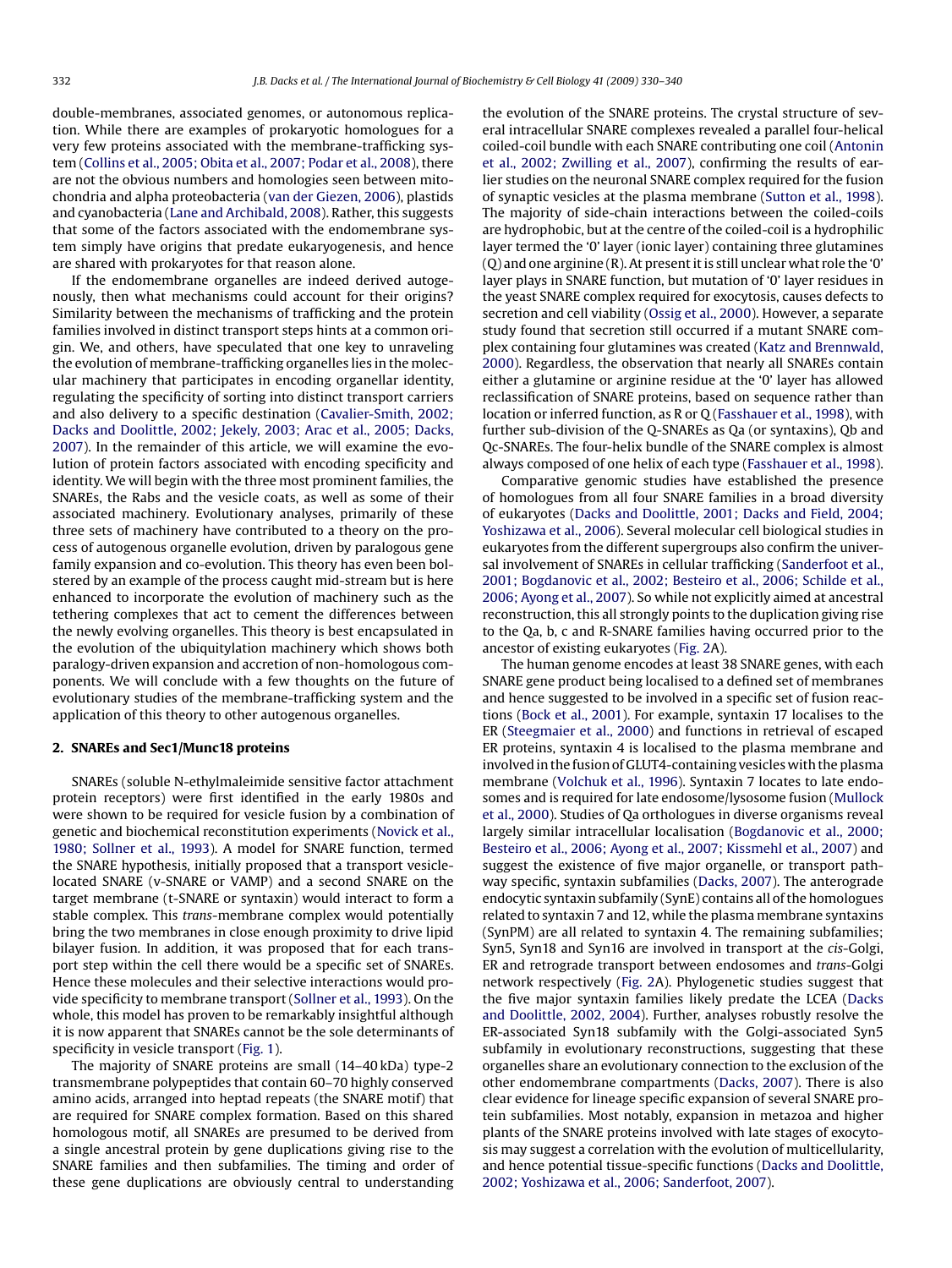<span id="page-3-0"></span>

**Fig. 2.** Evolution of specificity-encoding families or complexes. Ovals denote protein families or complexes; dark grey for eukaryotes and light grey for prokaryotes. Solid black lines denote relationships for which there is good evidence either from homology searching, shared components or molecular phylogenetics. The dashed line denotes a potential evolutionary connection but lacking robust evidence for support. (A) SNAREs. There are four SNARE families that each appears to have evolved before the LCEA. The order in which they evolved is unclear. Inset: The five major subfamilies of the Qa SNAREs, or syntaxins, also appear to have evolved before the LCEA, with evidence suggesting that the Golgi-associated Syn 5 and the ER-associated Syn 18 subfamilies share a closer relationship to one another than to other syntaxins. (B) Small GTPases. The major eukaryotic small GTPases and two prokaryotic classes are shown. Significantly, Sar1 and ARF are clearly close relatives of one another, as are Ras, Ran, Rho and Rab. Surprisingly, the eukaryotic GTPases appear to have two distinct prokaryotic origins. (C) The membrane deformation complexes. Depicted is the relationship between heterogenous protein complexes, and focuses on considering only those subunits for which there is evidence for a common ancestor and structure. The relationship between the three vesicle coats, COP I, COP II and clathrin–adaptin is based on a variety of evidence and is well established. Structural considerations also suggest that some components of the nuclear pore complex scaffold are related to this group. Finally, retromer may also be part of this lineage, although this last association is currently tenuous.

Many Q-SNAREs also possess a short N-terminal peptide (Npeptide) which has a role in binding members of a family of molecules known as Sec1/Munc18 (SM) proteins. First identified in a genetic screen for secretion [\(Novick et al., 1980\),](#page-9-0) SM proteins are essential for vesicle fusion, but the precise function of the SM proteins remains incompletely defined. SM proteins may inhibit SNARE complex assembly by binding a Qa-SNARE in the closed conformation as, for example, Munc18-1/syntaxin 1 [\(Misura et al., 2000\).](#page-9-0) But SM proteins also stimulate SNARE complex assembly, for example Sly1/syntaxin 5 and Vps45/syntaxin16 [\(Toonen and Verhage, 2003\).](#page-10-0) Finally, SM proteins may also proof-read SNARE assembly and prevent formation of inappropriate complexes, such as 2Q:2R [\(Starai](#page-10-0) [et al., 2008\).](#page-10-0)

Seven SM proteins are encoded in the human genome: Munc18- 1, Munc18b (Munc18-2), Munc18c, Sly1, Vps45 and Vps33A and B ([Toonen and Verhage, 2003\).](#page-10-0) Homologues are present across the eukaryotes and form four major families Sly1, Vps45, Sec1 (which includes Munc18) and Vps33. Phylogenetic analyses suggest that the four major SM protein subfamilies had already evolved before the LCEA ([Arac et al., 2005; Koumandou et al., 2007\).](#page-8-0)

SM proteins were initially thought to bind syntaxins in, at least, two distinct modes. Sly1 and Vps45 bound their cognate SNAREs syntaxin 5 and syntaxin 16 in the open conformation [\(Bracher and](#page-9-0) [Weissenhorn, 2002; Dulubova et al., 2002\),](#page-9-0) while Sec1/Munc18 bound syntaxin 1 in a closed conformation ([Misura et al., 2000\).](#page-9-0) This insight provoked the question as to how homologous and structurally related proteins could have evolved distinct binding and regulation modes [\(Toonen and Verhage, 2003\).](#page-10-0) Recent evidence has resolved this issue. The SNARE N-peptide binds a conserved hydrophobic pocket on the SM protein (N-pocket) ([Arac et al.,](#page-8-0) [2005\).](#page-8-0) Munc18-1, Munc18b, Munc18c, Sly1 and Vps45 all retain the N-pocket and their corresponding partners syntaxin 1, 4, 5 and 16, respectively have an N-peptide that can bind this pocket ([Hu et al., 2007; Burkhardt et al., 2008\).](#page-9-0) This implies that, despite earlier issues about SM proteins binding SNAREs in a closed versus an open conformation, there may well be a shared common binding mode. However, this binding mode may not be conserved between all SM proteins. For example, human Vps33a lacks an Npocket and yeast Sec1p/Sso1p and Vps33p/Vam3p lack both the N-pocket and N-peptide [\(Hu et al., 2007\).](#page-9-0) Nevertheless, these SM proteins still interact with SNAREs. Additional investigation, particularly of homologous proteins from evolutionarily distant species may well help to unravel this issue. Interestingly, Vps33p comprises part of the larger multiprotein HOPS complex (homotypic vacuole fusion and vacuole protein sorting) ([Seals et al., 2000\),](#page-10-0) which interacts with the small GTPase Ypt7p and plays an important role in tethering and regulating late endocytic fusion events. Thus, the indirect binding of the syntaxins is likely a derived feature of this SM protein following its co-option into the HOPS tethering complex ([Koumandou et al., 2007\).](#page-9-0)

The SNARE hypothesis originally postulated that the combinatorial interaction of V and T SNAREs fully encoded the specificity of a fusion reaction and implicitly also encoded the identity of the target organelle. By this view, the evolution of SNAREs recapitulates the evolution of the trafficking system. Most certainly SNAREs play an important part, but increasing evidence indicates that other molecular players are involved.

## **3. Rab family small GTPases**

The Rab family is the largest member of the Ras superfamily of small GTPases. Their activities appear to be predominantly restricted to control of vesicle transport, *albeit* with a rather great range of function at the molecular level ([Zerial and McBride, 2001\).](#page-10-0) There is some evidence that a minority play roles in flagellum biosynthesis [\(Oro, 2007\).](#page-9-0) Since the description of the first member of the Rab subfamily, Sec4p in *Saccharomyces cerevisiae*, many hundreds of Rabs have been described from multiple genomes. They are a constant presence in eukaryotes, with all organisms possessing at least some Rab proteins. Interest in the Rab family was initially spurred by their unique localisations, for example Rab1 at the ER, Rab5 in early endosomes and Rab7 at the lysosome/vacuole ([Zerial and McBride, 2001\).](#page-10-0) In common with other small GTPases, Rab protein structure comprises a compact six-strand beta sheet, together with five alpha helices. A flexible C-terminal hypervariable domain, together with a terminal prenylation signal completes the Rab protein structure. Interestingly, the central core region appears to be highly flexible, in that independent evolution of surface loops between conserved secondary structural elements is a common feature of small GTPases, facilitating an extreme level of flexibility while retaining a conserved core ([Blouin et al., 2004\).](#page-8-0)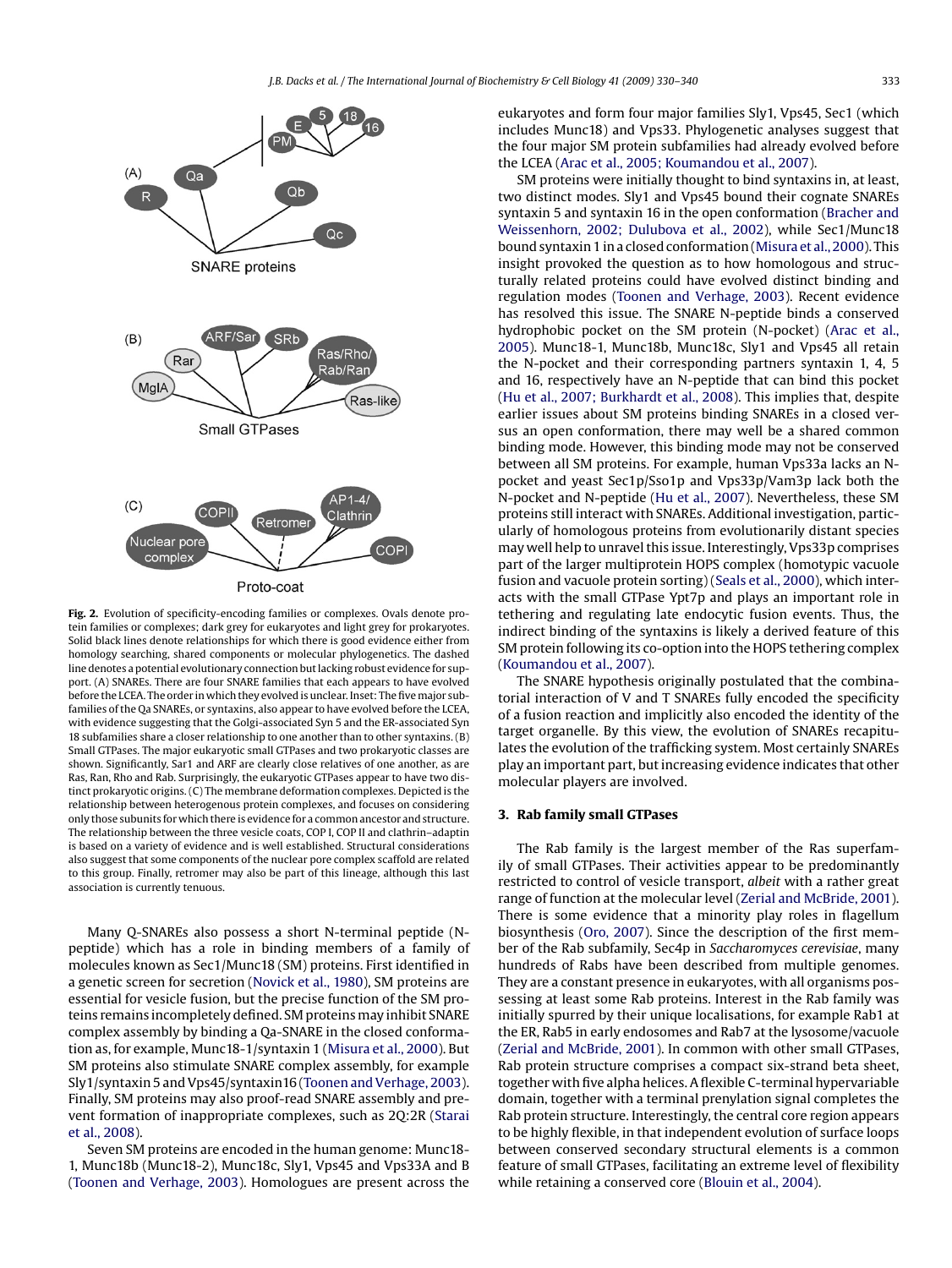An early study of Rab evolution suggested that the family was ancient, and that the basic organisation of the Rabs was likely arrived at by the time of the LCEA [\(Iwabe et al., 1996\).](#page-9-0) A more extensive and systematic analysis [\(Pereira-Leal and Seabra,](#page-10-0) [2000\)](#page-10-0) identified multiple sequence elements conserved between all members, but which discriminate Rabs from other Ras-like GTPases. Further, additional subfamily-specific sequences were recognised allowing eight Rab clades to be defined [\(Pereira-Leal and](#page-10-0) [Seabra, 2001\).](#page-10-0) For the most part, there is some function–phylogeny correlation, i.e. Rabs involved in post-Golgi processes tended to occupy the same clade. This analysis has provided an important framework from which to build and test new models. A more detailed investigation of Rabs, encompassing more diverse eukaryotic genomes and a large sampling of fungal genomes ([Pereira-Leal,](#page-10-0) [2008\),](#page-10-0) suggests that the LCEA possessed at least Rabs 1, 2, 4, 5, 6, 7, 8, 11 and 18, consistent with both syntaxin reconstructions and a suspected high level of complexity in the LCEA. The modern Rab complement in many fungi appears to have also resulted from secondary loss ([Pereira-Leal, 2008\).](#page-10-0) Remarkably, in spite of a great range in genome size, the Rab family is maintained at 8–12 members in most fungi species. Over a broader range of genomes, Rab4 is a frequent victim of secondary loss, representing an example of a trafficking pathway that was probably essential to the LCEA, but became dispensable in many extant lineages ([Field et al., 2007\).](#page-9-0)

While the situation in fungi appears to be one of complement maintenance or reduction, significant expansion and emergence of novel subfamilies of Rabs has been observed. Specifically in *Entamoeba*, over 90 members are known, and *Trichomonas* has nearly 300 [\(Lal et al., 2005; Saito-Nakano et al., 2005; Carlton et al., 2007\).](#page-9-0) In each organism, over half of the Rab sequences do not appear to belong to a clade shared with other taxa. The level of sequence divergence within these lineage-specific clades is considerable, and certainly consistent with novel specificity and binding activity. The driver for such massive expansion is unknown, and will require additional genome sequencing to determine if these observations are organism-specific, life-style dependent or due to other factors. More limited lineage-specific expansion of conserved Rab subfamilies is rather frequent and has clearly shaped Rab evolutionary history. In *Arabidopsis thaliana*, Rab sequences can be classified into eight distinct clades. Three of these contain orthologues of Rab11, Rab7, as well as Rabs associated with polarised secretion, and exhibit considerable expansion; the Rab11 clade is particularly large ([Rutherford and Moore, 2002; Vernoud et al., 2003\).](#page-10-0) These clades are all associated with endosomal activity or specialised exocytotic events, both of which are clear features of *A. thaliana* biology, and hence there is some suggestion for functional consequences. Further, sequence divergence between members of these clades is considerable, consistent with functional differentiation ([Rutherford and Moore, 2002\).](#page-10-0)

Until recently, the Ras superfamily was considered to be essentially a eukaryote-restricted gene family. A rather divergent GTPase family, MglA, is widely distributed amongst eubacteria, and has some similarities to Ras, but divergence is significant enough to suggest distinct function and mechanism. However, recent analysis has uncovered a rather more conserved Ras-like family in both eubacterial and archaeal genomes. These Ras-like proteins retain the five defining G-motifs of the Ras superfamily and are hence are more closely related to Ras than is MglA ([Dong et al.,](#page-9-0) [2007\).](#page-9-0) It is not clear at this time how extensive this new Raslike family is amongst prokaryotes, but the evidence so far is that the representation is quite broad, and likely precludes lateral gene transfer as an origin. Further, phylogenetic reconstruction of the prokaryote and eukaryote GTPases suggests distinct origins for the Ras/Rho/Rab/Ran and ARF/Sar family GTPases [\(Fig. 2B](#page-3-0)). This new insight augers well for efforts to extend reconstruction of trafficking pathways and understanding the evolution of specificity beyond the prokaryote–eukaryote boundary.

Rabs exist in two major states, GTP or GDP bound. Cycling between GTP and GDP states provides a molecular switch; the overall protein fold is rather well conserved between the family members, but significantly there is a restricted and rather clear conformational change accompanying hydrolysis of GTP to GDP. This is mainly confined to the switch I and switch II regions. Importantly, these regions contribute the binding sites for multiple factors, and such interactions are therefore nucleotide-state dependent. The slow intrinsic rates of hydrolysis and nucleotide exchange are accelerated by GTPase-activating proteins (GAPs) and guanine exchange factors (GEFs) respectively. Conformational changes and recognition of the Rab switch regions facilitates specific recruitment of GAPs to the GTP-bound form and GEFs to the GDP form. However, given the very large number of factors that recognise specific Rabs, for example Rab5 has ∼30 identified binding partners, the contributions of additional sequences to binding sites must play some role in extending specificity [\(Pfeffer and Aivazian, 2004\).](#page-10-0) Understanding the co-evolution of binding sites for factors that constitute complexes is a major challenge.

While the cellular location of each Rab is highly specific and apparently conserved across large evolutionary distance, the sequence determinants encoding this specificity are unclear. Studies suggested that the Rab hypervariable C-terminal domain provided targeting information ([Pfeffer and Aivazian, 2004\),](#page-10-0) but this has been challenged by more detailed work ([Steele-Mortimer](#page-10-0) [et al., 1994; Ali et al., 2004\).](#page-10-0) Following synthesis, Rabs are prenylated in the cytosol by the Rab geranylgeranyltransferase (GGTase), and delivered to membranes by Rab escort protein (REP). Interestingly, Rab GGTase and REP are ancient, and likely LCEA components ([Rasteiro and Pereira-Leal, 2007\).](#page-10-0) REP, which only facilitates solubilisation and membrane delivery of newly synthesised Rabs, shares a common evolutionary origin with guanine dissociation inhibitor (GDI), a third GTP cycle factor that is able to bind GDPbound Rabs and extract them from the membrane [\(Alory and Balch,](#page-8-0) [2003; Hala et al., 2005\).](#page-8-0) Hence there are some clear functional similarities between REP and GDI; this extends to their broad specificity, as there is only one REP in most genomes and a small number of GDI genes. REP and GDI therefore represent ancient and general aspects of Rab function, but likely contribute little to specificity or the evolution of novel compartments or pathways.

Further, while the molecular identity of the membrane Rab receptor is unknown, the Yip family of membrane proteins from yeast was offered recently as candidates. These proteins recruit Rabs to the membrane by displacement of RabGDI, which normally maintains them in soluble form. However Yip–Rab binding specificity appears rather low and the number of Yips represented in the genome is substantially smaller than the Rab repertoire. For example, there are 14 Yip homologues in *H. sapiens* compared to ∼70 Rabs (reviewed in [\(Pfeffer and Aivazian, 2004\)\)](#page-10-0). Still, while clearly unable to provide complete discrimination, it is possible that the Yips broadly define membrane subpopulations, and that subsequent association with other factors targets Rabs to highly specific locations. Candidate Yip orthologues are present in many genomes, and while functionally uncharacterised, may provide a route to understanding the evolution of targeting and localisation. The concept of a membrane microdomain, originally put forward to explain the localisation of Rab5 with Rab4 and Rab11 on contiguous endosomal membranes, is consistent with the idea of a requirement for a self-assembling complex providing the final level of specificity [\(de Renzis et al., 2002; Rink et al., 2005\).](#page-9-0) This, however, represents a significant challenge for *in silico* pathway reconstruction.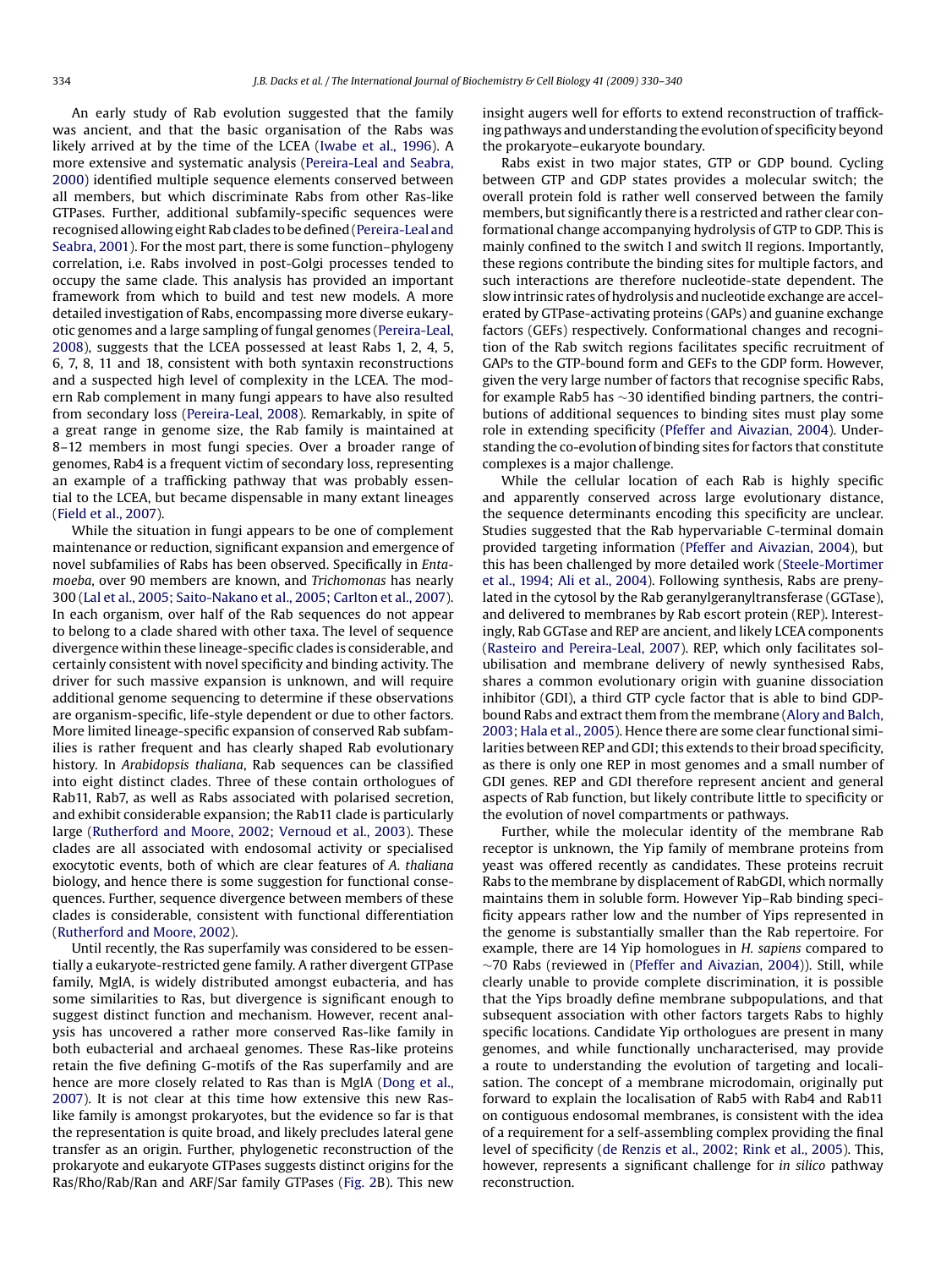#### **4. Vesicle forming machinery**

While much of the focus on identifying molecules encoding organelle identity and specificity has been on components of vesicle fusion, the proteins involved in forming the vesicle coats also clearly play a role. Like the SNARE and Rab machinery, the coats each appear to conform to a broadly generalisable model of action ([Gurkan et al., 2006\)](#page-9-0) and yet each are specific and characteristic of particular locations or transport pathways. COP II defines transport from the ER to the Golgi apparatus, while COP I occupies the retrograde route as well as *intra*-Golgi transport. The clathrin/adaptin coats are involved in movement of material between the *trans*-Golgi network (TGN), endocytic organelles and the cell surface ([Bonifacino and Glick, 2004\).](#page-9-0)

An additional complex, retromer, is also responsible for movement of material from the endosomes back to the TGN but is rather more exclusive in its cargo, recycling vacuolar hydrolase and mannose-6-phosphate receptors [\(Seaman, 2005\).](#page-10-0) Like most coat complexes, retromer is composed of a cargo adaptor subcomplex (Vps26, Vps29, Vps35) and an outer membrane-deformation complex, in both mammals and yeast this subcomplex consists of two proteins, sorting nexins 1 and 2 and Vps5, Vps17 respectively ([Hierro et al., 2007; Bonifacino and Hurley, 2008\).](#page-9-0) While best described experimentally in these latter two systems, retromer genes have been characterised in eukaryotes from multiple supergroups [\(Dacks et al., 2003; Nakada-Tsukui et al., 2005; Damen et al.,](#page-9-0) [2006\)](#page-9-0) and identified in many additional eukaryotic genomes indicating a presence early in eukaryote evolution. Vps29 is also directly homologous to prokaryotic metallophosphoesterases, providing a link beyond the LCEA ([Collins et al., 2005; Wang et al., 2005\).](#page-9-0)

The remaining vesicle coats have been examined in much greater detail. COP II creates vesicles for transport from the ER to the Golgi body [\(Barlowe et al., 1994\).](#page-8-0) The ER membrane-anchored protein Sec12 converts the GTPase Sar1 to its GTP-bound form, which then attaches to the site of vesicle assembly at the ER membrane. The cytosolic Sec23–Sec24 complex is then recruited by Sar1. Sec24 acts as a cargo adaptor, while Sec23 acts as a Sar1-GAP. Interestingly, recent evidence suggests that the R-SNARE Sec22may well be incorporated into ER vesicles via recruitment through Sec23 and Sec24, the first example suggesting a dual role for the COP II GAP [\(Mancias](#page-9-0) [and Goldberg, 2007\).](#page-9-0) Membrane-deformation is performed by the Sec13/Sec31 complex that assembles into a novel geometry allowing for considerable flexibility in the dimensions of the transport vesicles [\(Gurkan et al., 2006\).](#page-9-0) COP II machinery has been identified in complete genome sequences from animals to excavates and comparative genomic surveys have confirmed that this vesicle coat system was present in the LCEA ([Dacks and Doolittle, 2001; Dacks](#page-9-0) [and Field, 2004\).](#page-9-0)

The COP I, or coatomer, complex is clearly involved in transport from the Golgi body back to the ER and is controversially implicated in anterograde *intra*-Golgi transport [\(Rabouille and Klumperman,](#page-10-0) [2005\).](#page-10-0) A small GTPase, ARF, is activated by Sec7-GEFs and recruited to Golgi apparatus membranes via interaction with members of the p24 protein family [\(Bethune et al., 2006\).](#page-8-0) This assembly creates a 'priming complex' to which the coatomer complex binds. COP I is formally composed of seven proteins. Within the F-Cop subcomplex are two large subunits CopB (Beta) and CopG (Gamma), a CopD medium subunit (Delta) and a small CopZ subunit (Zeta). Three additional factors, CopE (Epsilon), CopA (Alpha), and CopB' (Beta prime), complete the complex, with the latter two possessing WD repeats with beta-propeller and alpha solenoid structures [\(Devos et](#page-9-0) [al., 2004\).](#page-9-0) Cargo recognition likely involves several of the coatomer subunits (CopA, CopB , CopG, CopD) that interact with conserved KKXX motifs in the cytoplasmic tails of the cargo proteins [\(Bethune](#page-8-0) [et al., 2006\).](#page-8-0) As a small GTPase, ARF1 is a ubiquitous eukaryotic protein [\(Fig. 2B](#page-3-0)). Comparative genomic surveys have identified COPI components from all eukaryotic supergroups ([Dacks and Doolittle,](#page-9-0) [2001; Dacks and Field, 2004\).](#page-9-0) The role of COP I has been experimentally verified in many organisms and it is clear that COPI is an ancient coat system ([Faulstich et al., 1996; Maier et al., 2001;](#page-9-0) [Donohoe et al., 2007; Smith et al., 2007\).](#page-9-0)

Beyond the Golgi complex, cargo is transported to a variety of locations. ARF again performs a central role [\(Bonifacino and Glick,](#page-9-0) [2004\).](#page-9-0) Cargo proteins with the appropriate conserved amino acid sorting signals are bound by one of the adaptin (AP) complexes. These hetero-tetrameric complexes are composed of two large subunits, a medium and a small subunit [\(Robinson, 2004\).](#page-10-0) Proteins from the TGN are packaged into AP1 carriers for transport to the endosomes, or into vesicles with the AP4 cargo adaptor, destined for the plasma membrane ([Simmen et al., 2002; Robinson, 2004\).](#page-10-0) The AP3 adaptor complex (in mammalian cells) is localised primarily to endosomes and plays a role in the delivery of lysosomal proteins [\(Theos et al., 2005\).](#page-10-0) Adaptins, specifically AP2, also act at the cell surface, selecting cargo into clathrin-coated pits for entry into the endocytic system. While the vesicle coat for AP1, AP2 and AP3 vesicles is clathrin in mammalian cells, the coat for AP4 vesicles is not as clear ([Robinson, 2004\).](#page-10-0) Based on comparative genomic ([Dacks and Field, 2004; Field et al., 2007\),](#page-9-0) phylogenetic [\(Dacks et](#page-9-0) [al., 2008\)](#page-9-0) and cell biological evidence [\(Morgan et al., 2001; Lefkir](#page-9-0) [et al., 2003; Happel et al., 2004; Elde et al., 2005\),](#page-9-0) it is clear that the various adaptins and clathrin were present in the last common ancestor.

Although not a separate coat complex in its own right, an set of important cargo adaptors are the GGAs (Golgi-localising, Gamma-ear containing, ARF-binding proteins) ([Robinson, 2004\).](#page-10-0) These molecules have homology to the Gamma adaptin 1 subunit and act in transport between the TGN and endosomes. Unlike the four major adaptin complexes, the taxonomic distribution of the GGAs is limited to the opisthokonts, implying that these molecules are a recent, lineage-specific, innovation ([Boehm and Bonifacino,](#page-9-0) [2001; Field et al., 2007\).](#page-9-0) While the history of the adaptins is dominated by early complexity and some lineage-specific innovation, secondary loss has also shaped this system. AP4 is the most commonly lost complex, with evidence for independent loss in fungi, some animals, *Leishmania* and *Giardia*. Further examples of AP2 and AP3 loss are also present ([Boehm and Bonifacino, 2001; Field et al.,](#page-9-0) [2007\).](#page-9-0)

The best evidence for homology between the vesicle coats ([Fig. 2C\)](#page-3-0) comes from higher-order structural analysis. Several components of COP I, COP II and the clathrin/AP coats share a common but characteristic set of protein folds restricted to beta propellers and alpha solenoids, suggesting that they may have a common origin [\(Devos et al., 2004\).](#page-9-0) A link with the retromer complex is unclear, although Vps35 is predicted to be an alpha solenoid protein [\(Hierro](#page-9-0) [et al., 2007\).](#page-9-0) Retromer also shares with the other three coat systems a basic underlying mechanism of distinct cargo adaptor and membrane deformation complexes. Regardless of the relationship with retromer, additional evidence for homology of the three major coats is found in shared machinery and sequence relationships. While COP II involves Sar1 as the GTPase responsible for nucleating vesicle formation, both COP II and the adaptins use ARF ([Bonifacino and](#page-9-0) [Glick, 2004\).](#page-9-0) Inclusion of the same GTPase is evidence for shared ancestry of the latter complexes, while Sar1 is the closest relative to ARF amongst the Ras GTPase superfamily [\(Dong et al., 2007\)](#page-9-0) ([Fig. 2B\)](#page-3-0). The F-COP subcomplex and the adaptins are also homologous with both being composed of two large subunits, a medium and a small subunit [\(Duden et al., 1991\).](#page-9-0) Homology searching and phylogenetic analysis has demonstrated that each subunit is the result of a series of gene duplications giving rise first to the COPI component and then to the four adaptin paralogues [\(Schledzewski](#page-10-0)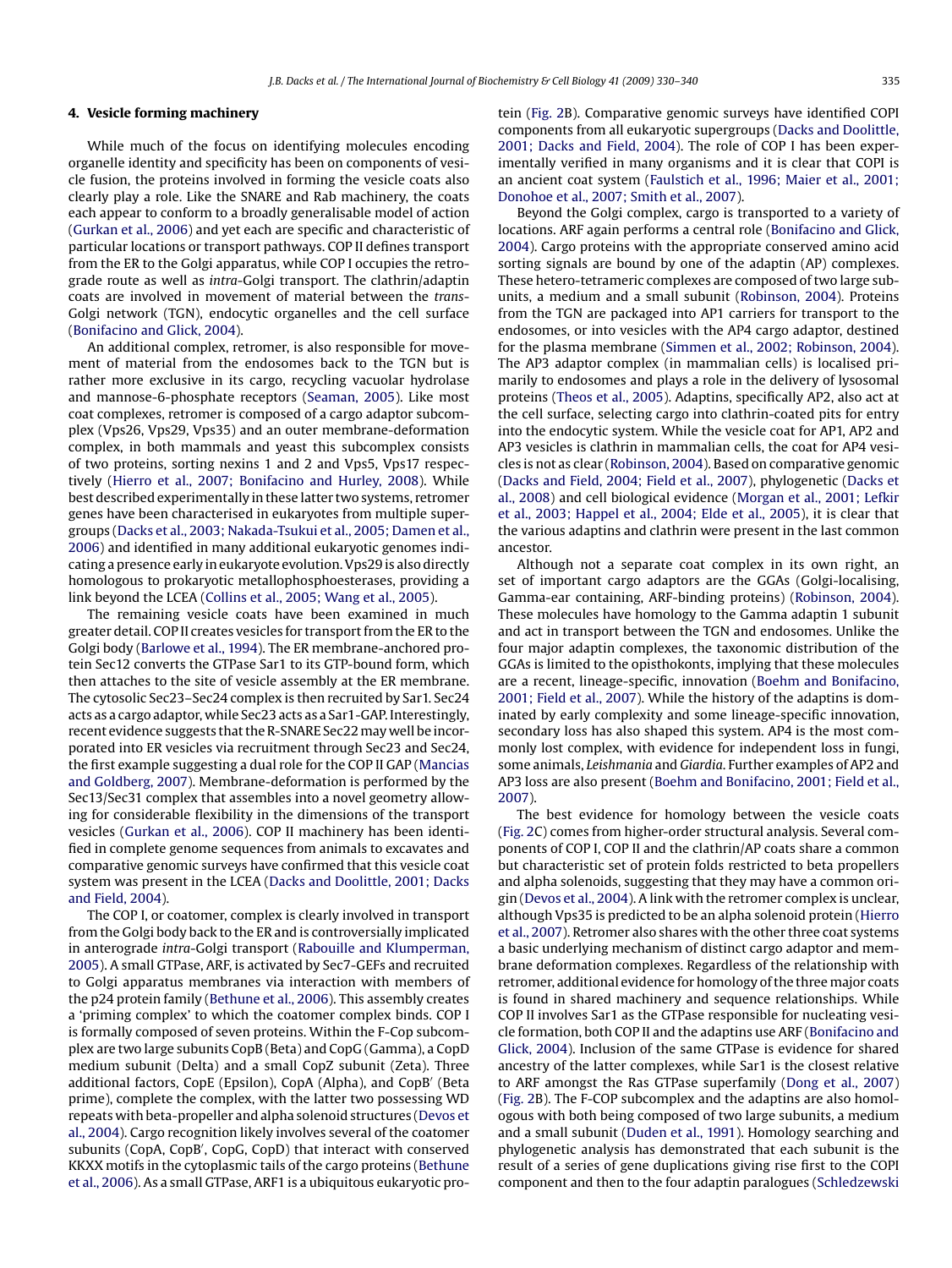<span id="page-6-0"></span>[et al., 1999; Boehm and Bonifacino, 2001\).](#page-10-0) Further, the two large subunits are homologous, as are the medium and small subunit and with one exception, all of these adaptin subunit duplications likely predate the LCEA. The one exception, however, provides potential insight into the processes that give rise to the organelles and the specificity-encoding machinery.

### **5. Paralogy as a driving force in organelle complexity**

The molecular machinery described above shares some common features. There are organelle or transport pathway specific versions of each complex and/or protein family. These different versions are the products of gene duplications that in many cases predate the LCEA. And, surprisingly, the LCEA itself appears to have possessed a very full complement of both molecular machinery and membrane-trafficking organelles. Brought together, this evidence suggests a process by which the membrane-trafficking system has risen in complexity to the inferred state in the LCEA and also in modern eukaryotes (Fig. 3). The manner in which organelle specificity is encoded has been hotly debated and various authors ([Cavalier-Smith, 2002; Dacks and Doolittle, 2002; Jekely, 2003;](#page-9-0) [Arac et al., 2005; Yoshizawa et al., 2006; Dacks, 2007; Sanderfoot,](#page-9-0) [2007\)](#page-9-0) have suggested one protein family or another as the key determinants, whereby the evolution of these proteins by gene duplication would have been concurrent with, or causal to, the evolution of the endomembrane organelles (Fig. 3B). However, it has now become clear that there are multiple determinants of organelle identity rather than a single protein family using a mailing address and house number type of system (see [Cai et al., 2007a\).](#page-9-0) It follows that gene duplications in each of these protein families, and most significantly, co-evolution of their interacting factors would have enabled evolutionary differentiation from a single endomembraneous organelle into an initial basic functional division and then subsequent diversification into specialised endomembrane organelles (Fig. 3). This model may extend to organelles other than within the membrane-trafficking system; specifically a topological and evolutionary connection between the ER and peroxisomes has been proposed [\(Hoepfner et al., 2005; Schluter et al., 2006\).](#page-9-0) Even more convincingly, the only other occurrence of the unique combination of alpha solenoid and beta propeller observed in the vesicle coat proteins is within the nuclear pore complex (NPC), a structure that is also involved in membrane deformation ([Devos et](#page-9-0) [al., 2004\).](#page-9-0) Supporting this hypothesis is the dual function of Sec13, which forms part of both the NPC and COP II coat.

A recent study lends further credence to this model. Phylogenetic analyses of the syntaxins involved in anterograde endocytic transport suggest that the LCEA possessed only a single subfamily member [\(Dacks et al., 2008\) w](#page-9-0)hereas animals, plants and fungi each retain multiple paralogues that differentially act at the recycling and degradative organelles [\(Collins et al., 2002; Pelham, 2002;](#page-9-0) [Rojo et al., 2003\).](#page-9-0) Those same organelles are also serviced by distinct Rab proteins (Rab5 and Rab7). These clearly evolved before the LCEA ([Pereira-Leal and Seabra, 2001\).](#page-10-0) However, in several eukaryotic lineages, multiple paralogues of Rab5 exist in various systems that have subtly distinct functions. These Rab5 genes are themselves lineage-specific, i.e. the product of gene duplications that occurred after the LCEA [\(Dacks et al., 2008\).](#page-9-0) Finally, the gene duplications that gave rise to the F-COP and adaptin subunits all appear to pre-date the LCEA, with the exception of the Beta (B) subunit. Here the duplications giving rise to COPB, AP3B and AP4B predate the LCEA, but several lineages apparently possess only a single Beta subunit functioning in both the AP1 and AP2 complexes [\(Boehm](#page-9-0) [and Bonifacino, 2001; Dacks et al., 2008\).](#page-9-0) Phylogenetic analysis indicates this to be the ancestral state and organisms possessing separate AP1 and AP2 subunits have derived these via independent



**Fig. 3.** Organelle evolution driven by gene duplication of the identity-encoding machinery. (A) An initial endomembraneous compartment is shown, with an as-yet undifferentiated set of identity-encoding machinery shown. The segmented circle indicates a group of subunits that are part of extensive paralagous families (Rabs, SNAREs etcetera), while the central hexagon is a non-paralagous factor (e.g. tethering complexes). (B) Gene duplication and sequence divergence of individual components of the identity-encoding machinery would produce new members of these protein families that could potentially associate with new organelles. (C) The various protein factors within the identity-encoding machinery would undergo gene duplication and co-evolution, as part of a gradual process and with replacement of different components not occurring in a synchronous manner. The process would eventually create a novel identity-encoding machine that would control trafficking for a novel transport step. This new identity would be reinforced by the inability to interact with accessory factors (yellow hexagon) and acquisition of novel factors (purple hexagon). (D) Gradual subunit replacement of an identity-encodingmachine would produce new endomembranous organelles, with several iterations giving rise to the observed complexity of organelles in the membrane-trafficking system, as well as possibly other non-endosymbiotically derived compartments. The concept of the identity-encoding machinery is virtual—a single complex does not appear to encode specificity, as discussed in the text.

gene duplications after they diverged from the LCEA ([Dacks et al.,](#page-9-0) [2008\).](#page-9-0) These data are all consistent with a model where the endocytic compartment began differentiating into discrete recycling and degradative organelles, with specific associated Rabs, by the time of the LCEA, but the gene duplications giving rise to the remaining components of the specificity-encoding machinery was not yet complete. These then occurred in parallel and in multiple lineages. Such a scenario is precisely what would be expected for any system in the midst of differentiation at the point of radiation following evolution of the LCEA, and assuming a model of paralogy-driven organellogenesis ([Dacks et al., 2008\).](#page-9-0)

## **6. Tethers**

While these data can explain the origin of a large proportion of the specificity-encoding machinery, they cannot explain the origins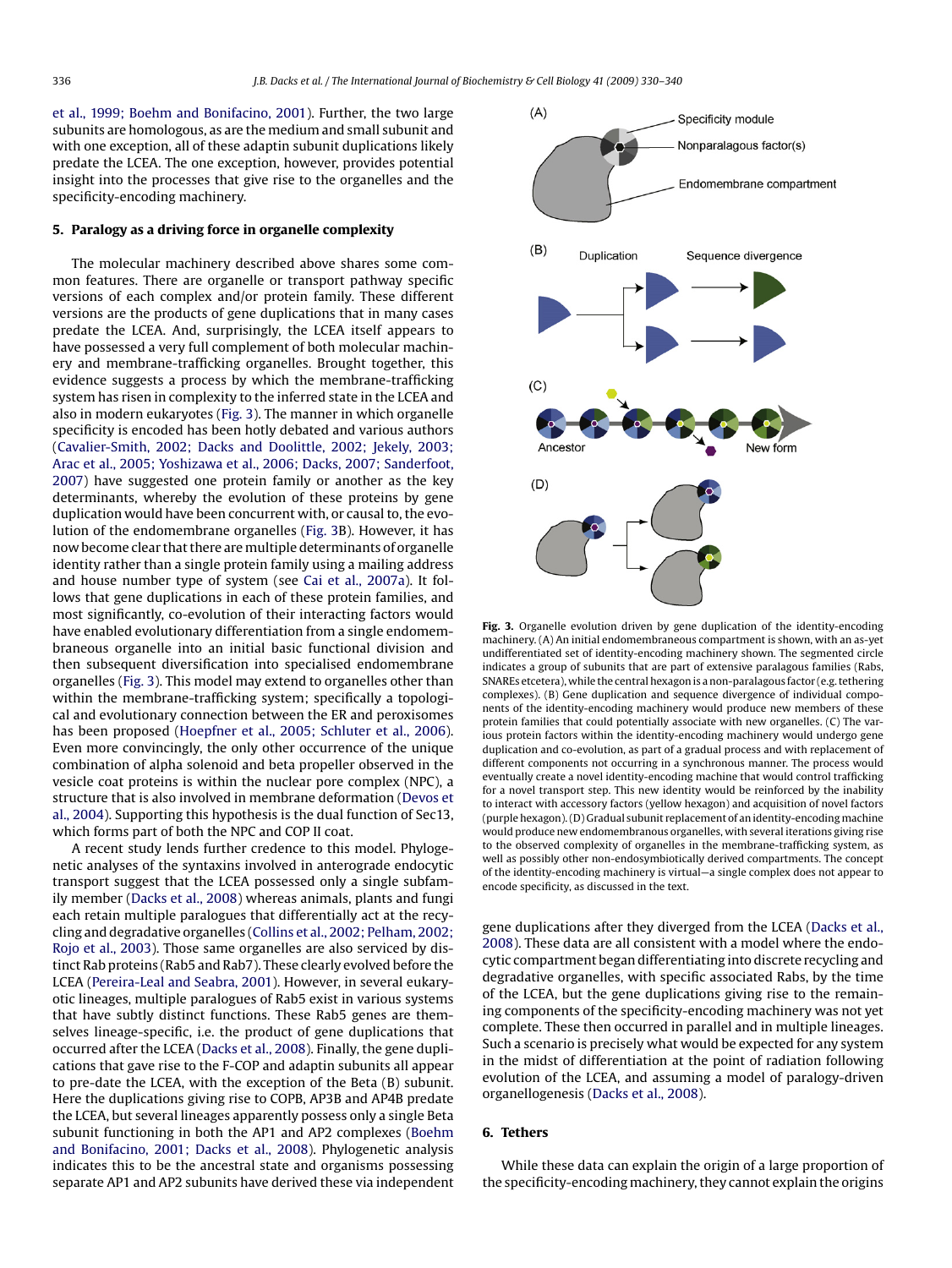of all components. The tethering complexes are a heterogeneous assembly of multi-subunit proteins mediating initial recognition and attachment of an incoming vesicle to a target membrane ([Sztul](#page-10-0) [and Lupashin, 2006\).](#page-10-0) The tether complexes vary in composition and structure, and each complex mediates not only transport to specific organelles, but also in different orientations, i.e. anteriograde versus retrograde transport. DSL1 is involved in anteriograde ER to Golgi body transport, while TRAPPI mediates transport between the same organelles, but in the opposite direction. COG and TRAPPII mediate retrograde Golgi traffic, with TRAPPII also being implicated in endosome to TGN vesicle transport. GARP mediates a similar step as well, which may reflect additional differentiation of endosomal trafficking pathways and possible endosomal populations. The CORVET complex mediates TGN to endosome transport. HOPS is involved in endosome to lysosome and homotypic lysosomal fusion; while exocyst is involved in transport from the TGN to the plasma membrane and secretion [\(Cai et al., 2007a\).](#page-9-0) Comparative genomics confirms that the majority of these complexes are represented in sufficiently diverse eukaryotes to suggest an origin prior to the LCEA ([Koumandou et al., 2007\).](#page-9-0) Some subunits, and even entire complexes cannot be reliably identified in certain taxa; it is unclear if this is due to extreme sequence divergence or secondary loss in those organisms. The origins of the CORVET complex are not known at this time.

On the face of it, paralogy is at play in this system as well. Intracomplex homology was observed between members of several of the tethering complexes ([Koumandou et al., 2007\).](#page-9-0) For example COG1, 2, 4, 5, 7, and 8 all appear to be related, as do HOPS subunits Vps11/Vps18/Vps39 and Vps41. The most intriguing example is in the TRAPPI complex where three of the seven members are all Bet3 family members and three are Bet5 members, suggesting two sets of gene duplications of two factors explaining the derivation of the complex ([Koumandou et al., 2007\).](#page-9-0) The origin may even be traced back to a prokaryotic Bet3 homologue ([Podar et al., 2008\).](#page-10-0)

However, unlike the other examples discussed so far, there is only equivocal evidence suggesting that the tethers are derived from a single ancestral complex. While homology searching algorithms do find weak evidence for relationships between some subunits of the GARP, DSL1, COG and exocyst complexes, the values are bordering on insignificance, and the regions of homology are confined to small coiled-coil forming stretches [\(Whyte and Munro,](#page-10-0) [2001; Koumandou et al., 2007\).](#page-10-0) No evidence for homology is found for HOPS or the TRAPP complexes either with each other or with the additional tether complexes. The heterogeneous composition of the tethers also points towards an independent origin for the various complexes. This could potentially act to reinforce the differentiation of distinct organelles and solidify the burgeoning organelle identity ([Fig. 3\).](#page-6-0)

#### **7. The late endosomal system**

Perhaps the set of membrane-trafficking machinery that best exemplifies this balance of paralogy-driven complexity and cementing of different organelle identity is the ESCRT system. In yeast, metazoa, and most other eukaryotes, endocytosis is a complex process involving multiple pathways. Some of these, for example the caveolin pathway, are comparatively recent lineagerestricted innovations, while others, like clathrin-dependent mechanisms, are shared across nearly all the eukaryota and are ancient features ([Field et al., 2007\).](#page-9-0) However, in all cases endocytic cargo molecules must be recognised, sorted, and sent onto their next destination. Covalent attachment of ubiquitin chains to many receptor molecules has been extensively demonstrated in animals and fungi ([Hurley and Emr, 2006\),](#page-9-0) and this modification serves

to direct host molecules into a pathway that ultimately delivers the protein to the lysosome/vacuole for degradation. Attachment of the ubiquitin chain to a substrate is performed by an E3 ligase at the plasma membrane—these ligases are the Rsp5p and c-Cbl gene products in opisthokonts.

These initial stages of the pathway serve to deliver ubiquitylated cargo to the multivesicular body (MVB), a late endosomal structure characterised by the presence of small vesicles located within a separate bounding membrane; creation of this structure requires inward budding of the surface membrane. This budding process, recognition of ubiquitylated cargo and ultimately deubiquitylation and delivery of the cargo molecule to the lysosome is the responsibility of the ESCRT proteins (endosomal sorting complex required for transport) [\(Williams and Urbe, 2007\).](#page-10-0) The ESCRT system is a supercomplex of over twenty proteins, consisting of five subcomplexes, 0, I, II, III and III-associated. These assemble from a soluble cytosolic form in a sequential manner to deliver ubiquitylated cargo to the MVB membrane (primarily the action of ESCRT 0, I and II), to deform the membrane (primarily ESCRT III and III-associated) and to ultimately disassemble and recycle the components (ESCRT III-associated). The net result is delivery of ubiquitylated molecules into the membrane of the internal vesicles within the MVB. Knockout of these factors in yeast and metazoan cells frequently results in severe blockade to lysosomal sorting and function [\(Babst et al.,](#page-8-0) [2000\).](#page-8-0)

A role for ubiquitylation in endocytosis appears to be ancient. Direct demonstration of a requirement for ubiquitylation in internalization of type I *trans*-membrane domain surface molecules has recently been obtained for *T. brucei*, an excavate ([Chung et al., 2008\),](#page-9-0) and comparative genomics indicates that the ESCRT complexes I, II, III and III-associated are likewise widely distributed across the eukaryotes, thus strongly implying an ancient origin predating the LCEA [\(Field et al., 2007; Leung et al., 2008\).](#page-9-0) This, together with the presence of structures morphologically resembling MVBs in diverse taxa argues for conservation of the basic ubiquitylation, MVB and ESCRT systems [\(Tse et al., 2004; Yang et al., 2004; Walker et al.,](#page-10-0) [2006; Allen et al., 2007\).](#page-10-0) It is not clear if a stimulus is required to initiate ubiquitylation in non-opisthokont taxa, or how numerous the substrates may be in any given cell type. Our understanding of the cell biology of the ESCRT system in most taxa is extremely limited.

In contrast to the overall conservation of the ESCRT system, and the presence of a functional ubiquitylation endocytic pathway, several aspects appear to be rather less well-conserved across the eukaryotes. Most significantly, the ESCRT 0 heterodimer appears to be specific to the Opisthokonta. This is functionally important as this complex is responsible for both recognition of ubiquitylated cargo at the MVB, and also recruitment of ESCRT I factors, suggesting that the initial docking and recognition mechanisms are distinct between opisthokonts and all other eukaryotes [\(Field et al., 2007;](#page-9-0) [Leung et al., 2008\).](#page-9-0) It is possible that ESCRT I, in fact, acts as the cargo receptor in these systems, consistent with a partial defect to sorting as observed for disruption of interactions between Vps27p and Vps23p in yeast ([Bilodeau et al., 2003\).](#page-8-0) However, the presence of a novel complex, or of extreme divergence precluding recognition cannot be excluded.

This likely mechanistic distinction is also echoed in the evolutionary history of the epsin and E3 ubiquitin ligase family. Proteins with an epsin N-terminal homology domain (ENTH) occur in most taxa and are clearly an ancient feature. However, in opisthokonts ENTH proteins are found as both epsin and epsin-related, or epsinR, forms. The latter differ from epsin in lacking a UIM and indeed appear to be the widely distributed and ancient form. This evolutionary distribution is reflected in a second epsin-like family, eps15; again a UIM-containing form is found only in opisthokonts,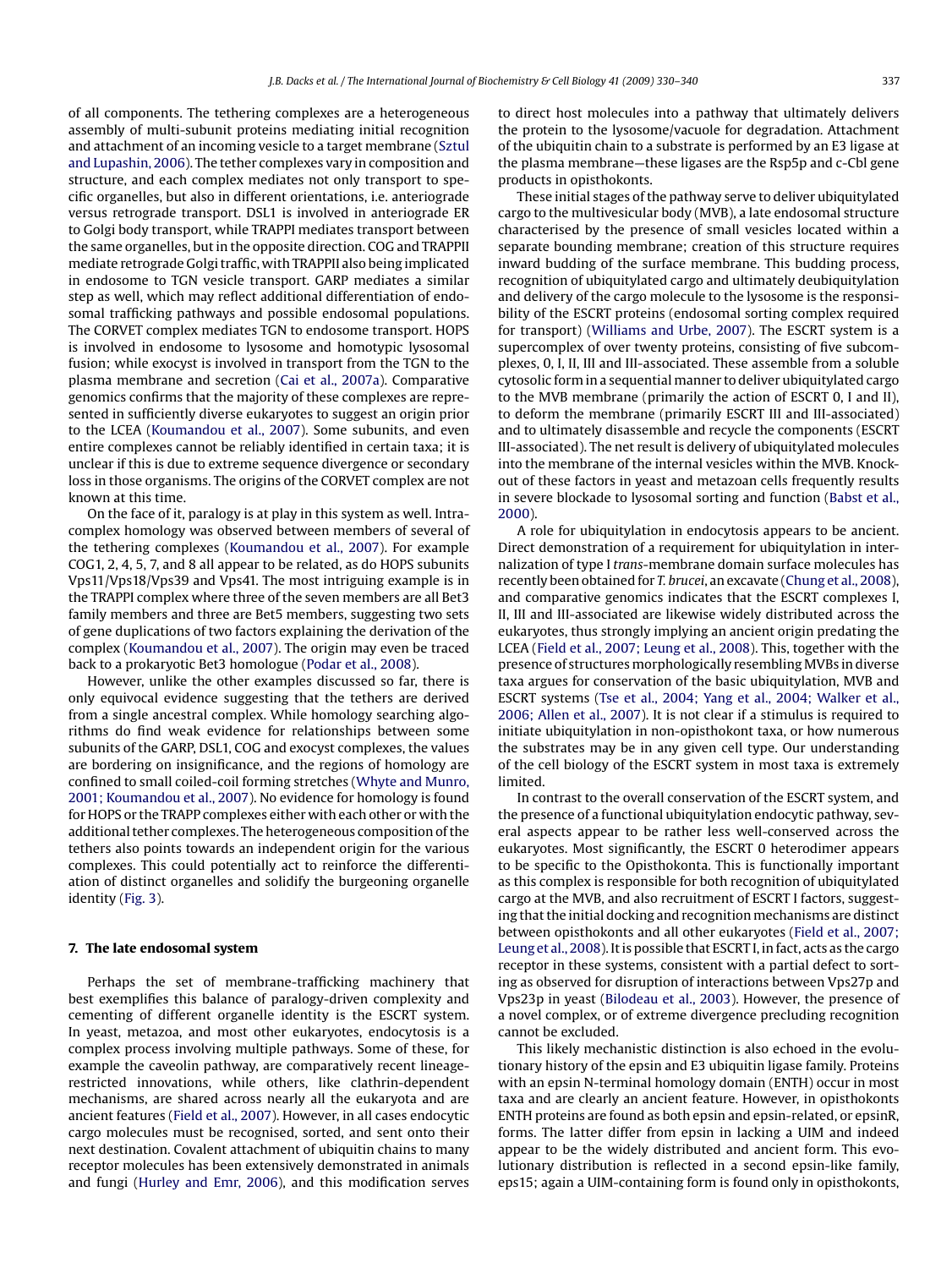<span id="page-8-0"></span>while the UIM-lacking eps15R is broadly distributed ([Field et al.,](#page-9-0) [2007\).](#page-9-0) Even more extreme is the absence of clear orthologues of the Rsp5 and c-Cbl E3 ligases from non-Opisthokonta, and therefore the ligases responsible for surface protein ubiquitylation in the majority of taxa remain unidentified ([Chung et al., 2008\).](#page-9-0) The complexity of the ubiquitin ligase family makes the identification of the non-opisthokont E3 ligases responsible for endocytic function a significant challenge. Frequent secondary losses are also seen amongst the ESCRTs, especially in complexes I and II ([Field et al., 2007; Leung](#page-9-0) [et al., 2008\).](#page-9-0)

Rather more robust retention of ESCRT III and III-associated subunits is observed, and hints that these factors may encode a minimal MVB trafficking system. Similar to the tethers, the components of the ESCRT I and II complexes exhibit no obvious homology to one another or to other ESCRT machinery. However, the ESCRT III and III-associated complexes are composed of subunits derived from paralogous protein family expansion. The ESCRT III proteins Vps20, 32 and the ESCRT III-associated protein Vps60 are all related and contain a SNF7 domain. Further, CHMP7 is a protein containing two tandem SNF7 domains, which presumably are the result of a tandem duplication event, and which interacts with the ESCRT III complex. Similarly Vps2A, Vps2B, and Vps24 are homologous ESCRT III components, while their relative Vps46 acts in the ESCRT III-associated complex. All of these factors appear to be widely distributed in eukaryotes and derived via gene duplications that established the families prior to the LCEA [\(Leung et al., 2008\).](#page-9-0) Importantly an archaeal homologue of Vps2 has been identified ([Obita et al., 2007\)](#page-9-0) and can be used to root the tree, as one would expect, between the ESCRT III and ESCRT III-associated complex subunits, and which also provides a link beyond the prokaryote–eukaryote divide. A final ESCRT IIIassociated subunit, Vps4 also has an archael homologue ([Obita et](#page-9-0) [al., 2007\).](#page-9-0) Given that the Snf7 and Vps2 domain proteins appear capable of assembling lattice-like structures on cell membranes ([Hanson et al., 2008\),](#page-9-0) and that Vps4, an ATPase, can introduce energy into the system likely facilitating conformational change, such a minimal configuration could represent an ancestral mechanism for membrane deformation. In common with the Rab proteins, the ESCRT system provides an example of potential prokaryotic origins for systems until recently considered to be solely the domain of eukaryotic organisms. The ESCRT system therefore encapsulates within a single system many of the forces that have likely shaped the membrane-trafficking system in general: prokaryotic building blocks hinting at origins of the system; component amplification driven by gene duplication; acquisition of additional factors to enhance and solidify function; loss of features after the LCEA in some lineages and lineage-specific innovation in others.

## **8. Conclusions—a model for autogenous organelle evolution**

Vesicle formation and vesicle fusion were originally thought to be quite separate cellular events, and competing theories were held about how specificity is encoded. Increasingly, however, it has become apparent that the two processes are intimately tied together; SNAREs interact with vesicle coats [\(Mancias and](#page-9-0) [Goldberg, 2007\),](#page-9-0) as do tethers ([Cai et al., 2007b,](#page-9-0) ENTH domain cargo adaptors bind to SNAREs ([Miller et al., 2007; Chidambaram](#page-9-0) [et al., 2008\).](#page-9-0) SM proteins can be part of tethering complexes that then interact with Rab GTPases ([Seals et al., 2000\).](#page-10-0) These connections provide an additional, non-genetic, level of information on the organisation of the cell. On the one hand they can be seen as an obstacle to evolutionary reconstruction of cellular history. On the other hand, it is precisely the similarities in the modes of evolution of the various specificity-determining factors, i.e. coats, Rabs and SNAREs and knowledge of their interactions that provided the step forward beyond focusing on the history of single factors to the concept of co-evolution of trafficking machinery giving rise to endomembrane complexity.

The story of how specificity is encoded in trafficking pathways and how identity is encoded for compartments is still incomplete. The story of how the trafficking system evolved is incomplete as well, and not surprisingly. As our understanding of the former is improved, we will have more and more targets to examine by molecular evolutionary means and more information to feed into our evolutionary reconstructions. The connection of trafficking organelles to other compartments such as peroxisomes and the nucleus are equally promising for understanding both cellular organisation and evolution. And as evolutionary analysis becomes more sensitive and robust, we may be further able to unravel our cellular history and the origins of the eukaryotic cell.

Charles Darwin almost certainly never contemplated that his ideas would extend to the molecular details of cellular function and the membrane-trafficking system. The ER and the Golgi apparatus were first described some 15 years after his passing and he could not know that genes encoding protein factors underlying trafficking between endomembranous organelles or that mathematical theories derived decades after the publication of his work would be used to untangle the history of the eukaryotic cell. And so it is a reminder that Darwin's remarkable insights contributed a powerful and incredibly well-supported hypothesis, one that itself continues to mature and evolve, that the concept of evolution by natural selection may be rigorously applied to organisms and structures well beyond its original scope. This is a remarkable testament to the power of clear thinking and careful objective observation.

## **Acknowledgements**

This work was supported by project and program grants from the Wellcome Trust (to MCF), by the Parke-David Foundation (to J.B.D.) and the Medical Research Council (to A.P.). We are also highly grateful to Michael Rout for discussions.

#### **References**

- Ali BR, Wasmeier C, Lamoreux L, Strom M, Seabra MC. Multiple regions contribute to membrane targeting of Rab GTPases. J Cell Sci 2004;117:6401–12.
- Allen CL, Liao D, Chung WL, Field MC. Dileucine signal-dependent and AP-1 independent targeting of a lysosomal glycoprotein in *Trypanosoma brucei*. Mol Biochem Parasitol 2007;156:175–90.
- Alory C, Balch WE. Molecular evolution of the Rab-escort-protein/guaninenucleotide-dissociation-inhibitor superfamily. Mol Biol Cell 2003;14:3857–67.
- Antonin W, Fasshauer D, Becker S, Jahn R, Schneider TR. Crystal structure of the endosomal SNARE complex reveals common structural principles of all SNAREs. Nat Struct Biol 2002;9:107–11.
- Arac D, Dulubova I, Pei J, Huryeva I, Grishin NV, Rizo J. Three-dimensional structure of the rSly1 N-terminal domain reveals a conformational change induced by binding to syntaxin 5. J Mol Biol 2005;346:589–601.
- Ayong L, Pagnotti G, Tobon AB, Chakrabarti D. Identification of *Plasmodium falciparum* family of SNAREs. Mol Biochem Parasitol 2007;152:113–22.
- Babst M, Odorizzi G, Estepa EJ, Emr SD. Mammalian tumor susceptibility gene 101 (TSG101) and the yeast homologue, Vps23p, both function in late endosomal trafficking. Traffic 2000;1:248–58.
- Barlowe C, Orci L, Yeung T, Hosobuchi M, Hamamoto S, Salama N, et al. COPII: a membrane coat formed by Sec proteins that drive vesicle budding from the endoplasmic reticulum. Cell 1994;77:895–907.
- Besteiro S, Coombs GH, Mottram JC. The SNARE protein family of *Leishmania major*. BMC Genom 2006;7:250.
- Bethune J, Wieland F, Moelleken J. COPI-mediated transport. J Membr Biol 2006;211:65–79.
- Bilodeau PS, Winistorfer SC, Kearney WR, Robertson AD, Piper RC. Vps27-Hse1 and ESCRT-I complexes cooperate to increase efficiency of sorting ubiquitinated proteins at the endosome. J Cell Biol 2003;163:237–43.
- Blouin C, Butt D, Roger AJ. Rapid evolution in conformational space: a study of loop regions in a ubiquitous GTP binding domain. Protein Sci 2004;13:608–16.
- Bock JB, Matern HT, Peden AA, Scheller RH. A genomic perspective on membrane compartment organization. Nature 2001;409:839–41.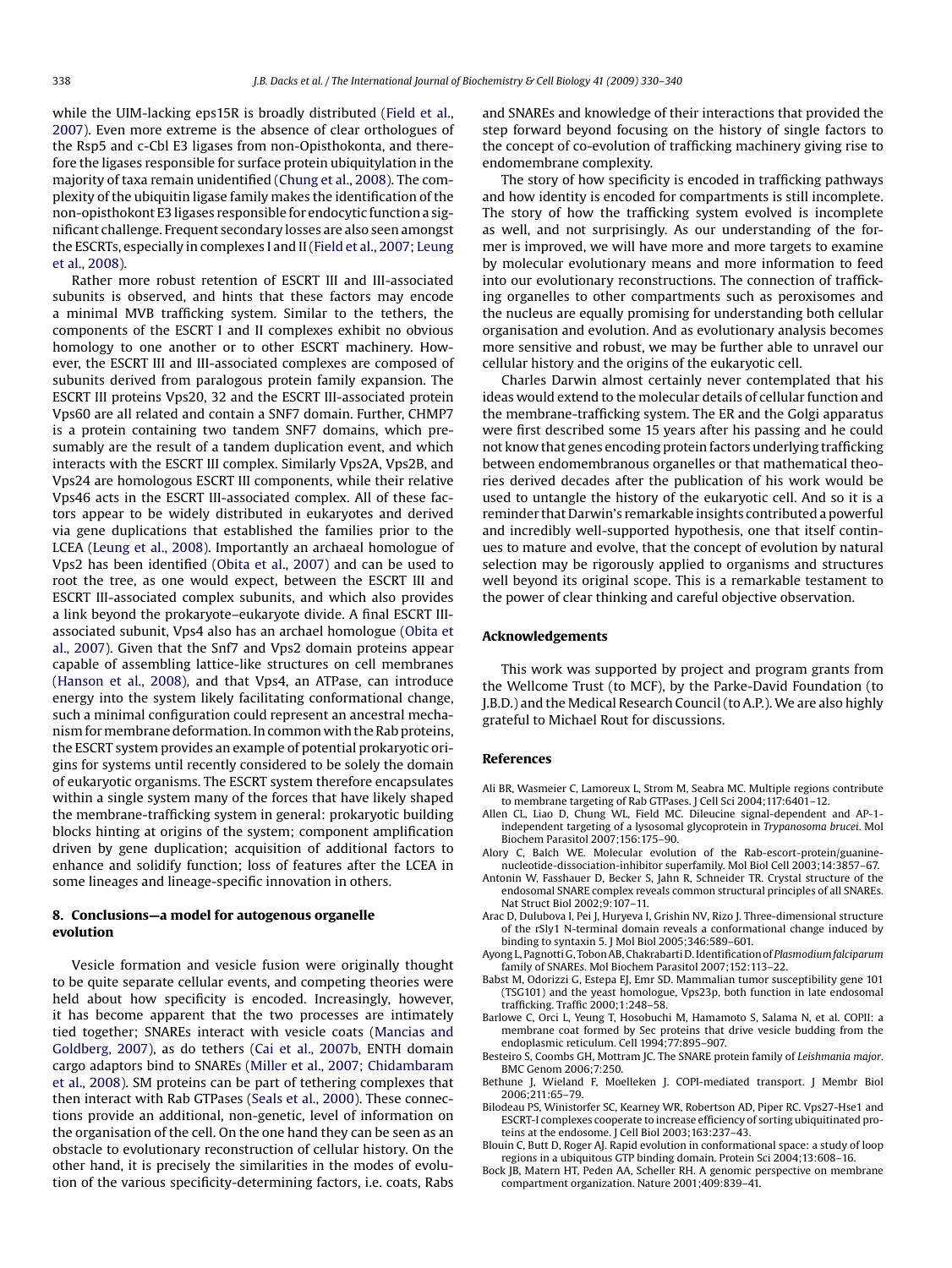- <span id="page-9-0"></span>Boehm M, Bonifacino JS. Adaptins: the final recount. Mol Biol Cell 2001;12:2907–20.
- Bogdanovic A, Bennett N, Kieffer S, Louwagie M, Morio T, Garin J, et al. Syntaxin 7, syntaxin 8, Vti1 and VAMP7 (vesicle-associated membrane protein 7) form an active SNARE complex for early macropinocytic compartment fusion in Dictyostelium discoideum. Biochem J 2002;368:29–39.
- Bogdanovic A, Bruckert F, Morio T, Satre M. A syntaxin 7 homologue is present in *Dictyostelium discoideum* endosomes and controls their homotypic fusion. J Biol Chem 2000;275:36691–7.
- Bonifacino JS, Glick BS. The mechanisms of vesicle budding and fusion. Cell 2004;116:153–66.
- Bonifacino JS, Hurley JH. Retromer. Curr Opin Cell Biol 2008;20:427–36.
- Bracher A, Weissenhorn W. Structural basis for the Golgi membrane recruitment of Sly1p by Sed5p. EMBO J 2002;21:6114–24.
- Burkhardt P, Hattendorf DA, Weis WI, Fasshauer D. Munc18a controls SNARE assembly through its interaction with the syntaxin N-peptide. EMBO J 2008;27:923–33.
- Cai H, Reinisch K, Ferro-Novick S. Coats, tethers, Rabs, and SNAREs work together to mediate the intracellular destination of a transport vesicle. Dev Cell 2007a;12:671–82.
- Cai H, Yu S, Menon S, Cai Y, Lazarova D, Fu C, et al. TRAPPI tethers COPII vesicles by binding the coat subunit Sec23. Nature 2007b;445:941–4.
- Carlton JM, Hirt RP, Silva JC, Delcher AL, Schatz M, Zhao Q, et al. Draft genome sequence of the sexually transmitted pathogen *Trichomonas vaginalis*. Science 2007;315:207–12.
- Cavalier-Smith T. The phagotrophic origin of eukaryotes and phylogenetic classification of Protozoa. Int J Syst Evol Microbiol 2002;52:297–354.
- Chidambaram S, Zimmermann J, von Mollard GF. ENTH domain proteins are cargo adaptors for multiple SNARE proteins at the TGN endosome. J Cell Sci 2008;121:329–38.
- Chung WL, Leung KF, Carrington M, Field MC. Ubiquitylation is required for degradation of transmembrane surface proteins in trypanosomes. Traffic 2008;9:1681–97.
- Collins BM, Skinner CF, Watson PJ, Seaman MN, Owen DJ. Vps29 has a phosphoesterase fold that acts as a protein interaction scaffold for retromer assembly. Nat Struct Mol Biol 2005;12:594–602.
- Collins RF, Schreiber AD, Grinstein S, Trimble WS. Syntaxins 13 and 7 function at distinct steps during phagocytosis. J Immunol 2002;169:3250–6.
- Dacks JB. Evolution of the SNARE protein superfamily. In: Banfield D, Fillippini F, editors, Banfield D and Fillippini F's. SNARE Proteins: Landes Bioscience; 2007. <http://www.eurekah.com/chapter/3344>.
- Dacks JB, Davis LA, Sjogren AM, Andersson JO, Roger AJ, Doolittle WF. Evidence for Golgi bodies in proposed 'Golgi-lacking' lineages. Proc Biol Sci 2003;270(Suppl 2):S168–71.
- Dacks JB, Doolittle WF. Reconstructing/deconstructing the earliest eukaryotes: how comparative genomics can help. Cell 2001;107:419–25.
- Dacks JB, Doolittle WF. Novel syntaxin gene sequences from *Giardia*. Trypanosoma and algae: implications for the ancient evolution of the eukaryotic endomembrane system. J Cell Sci 2002;115:1635–42.
- Dacks JB, Doolittle WF. Molecular and phylogenetic characterization of syntaxin genes from parasitic protozoa. Mol Biochem Parasitol 2004;136:123–36.
- Dacks JB, Field MC. Eukaryotic cell evolution from a genomic perspective: the endomembrane system. In: Hirt RP, Horner DS, Hirt RP, Horner DSs, editors. Organelles, genomes and eukaryote phylogeny: an evolutionary synthesis in the age of genomics. London: CRC Press; 2004. p. 309–34.
- Dacks JB, Field MC. Evolution of the eukaryotic membrane-trafficking system: origin, tempo and mode. J Cell Sci 2007;120:2977–85.
- Dacks JB, Poon PP, Field MC. Phylogeny of endocytic components yields insight into the process of nonendosymbiotic organelle evolution. Proc Natl Acad Sci U S A 2008;105:588–93.
- Damen E, Krieger E, Nielsen JE, Eygensteyn J, van Leeuwen JE. The human Vps29 retromer component is a metallo-phosphoesterase for a cationindependent mannose 6-phosphate receptor substrate peptide. Biochem J 2006;398:399–409.
- Darwin C. On the origin of species by means of natural selection, or the preservation of favoured races in the struggle for life. London: John F. Murray; 1861.
- de Renzis S, Sonnichsen B, Zerial M. Divalent Rab effectors regulate the subcompartmental organization and sorting of early endosomes. Nat Cell Biol 2002;4:124–33.
- Devos D, Dokudovskaya S, Alber F, Williams R, Chait BT, Sali A, et al. Components of coated vesicles and nuclear pore complexes share a common molecular architecture. PLoS Biol 2004;2:e380.
- Dong JH, Wen JF, Tian HF. Homologs of eukaryotic Ras superfamily proteins in prokaryotes and their novel phylogenetic correlation with their eukaryotic analogs. Gene 2007;396:116–24.
- Donohoe BS, Kang BH, Staehelin LA. Identification and characterization of COPIaand COPIb-type vesicle classes associated with plant and algal Golgi. Proc Natl Acad Sci U S A 2007;104:163–8.
- Duden R, Griffiths G, Frank R, Argos P, Kreis TE, Beta-COP. a 110 kd protein associated with non-clathrin-coated vesicles and the Golgi complex, shows homology to beta-adaptin. Cell 1991;64:649–65.
- Dulubova I, Yamaguchi T, Gao Y, Min SW, Huryeva I, Sudhof TC, et al. How Tlg2p/syntaxin 16 'snares' Vps45. EMBO J 2002;21:3620–31.
- Elde NC, Morgan G, Winey M, Sperling L, Turkewitz AP. Elucidation of clathrinmediated endocytosis in *Tetrahymena* reveals an evolutionarily convergent recruitment of dynamin. PLoS Genet 2005;1:e52.
- Fasshauer D, Sutton RB, Brunger AT, Jahn R. Conserved structural features of the synaptic fusion complex: SNARE proteins reclassified as Q- and R-SNAREs. Proc Natl Acad Sci U S A 1998;95:15781–6.
- Faulstich D, Auerbach S, Orci L, Ravazzola M, Wegchingel S, Lottspeich F, et al. Architecture of coatomer: molecular characterization of delta-COP and protein interactions within the complex. J Cell Biol 1996;135:53–61.
- Field MC, Gabernet-Castello C, Dacks JB. Reconstructing the evolution of the endocytic system: insights from genomics and molecular cell biology. Adv Exp Med Biol 2007;607:84–96.
- Gurkan C, Stagg SM, Lapointe P, Balch WE. The COPII cage: unifying principles of vesicle coat assembly. Nat Rev Mol Cell Biol 2006;7:727–38.
- Hala M, Elias M, Zarsky V. A specific feature of the angiosperm Rab escort protein (REP) and evolution of the REP/GDI superfamily. J Mol Biol 2005;348:1299–313. Hanson PI, Roth R, Lin Y, Heuser JE. Plasma membrane deformation by circular arrays
- of ESCRT-III protein filaments. J Cell Biol 2008;180:389–402. Happel N, Honing S, Neuhaus JM, Paris N, Robinson DG, Holstein SE. Arabidopsis
- mu A-adaptin interacts with the tyrosine motif of the vacuolar sorting receptor VSR-PS1. Plant J 2004;37:678–93.
- Hartman H, Fedorov A. The origin of the eukaryotic cell: a genomic investigation. Proc Natl Acad Sci U S A 2002;99:1420–5.
- Hierro A, Rojas AL, Rojas R, Murthy N, Effantin G, Kajava AV, et al. Functional architecture of the retromer cargo-recognition complex. Nature 2007;449:1063–7.
- Hoepfner D, Schildknegt D, Braakman I, Philippsen P, Tabak HF. Contribution of the endoplasmic reticulum to peroxisome formation. Cell 2005;122:85–95.
- Hu SH, Latham CF, Gee CL, James DE, Martin JL. Structure of the Munc18c/Syntaxin4 N-peptide complex defines universal features of the N-peptide binding mode of Sec1/Munc18 proteins. Proc Natl Acad Sci U S A 2007;104:8773–8.
- Hurley JH, Emr SD. The ESCRT complexes: structure and mechanism of a membranetrafficking network. Annu Rev Biophys Biomol Struct 2006;35:277–98.
- Iwabe N, Kuma K, Miyata T. Evolution of gene families and relationship with organismal evolution: rapid divergence of tissue-specific genes in the early evolution of chordates. Mol Biol Evol 1996;13:483–93.
- Jekely G. Small GTPases and the evolution of the eukaryotic cell. Bioessays 2003;25:1129–38.
- Katz L, Brennwald P. Testing the 3Q:1R "rule": mutational analysis of the ionic "zero" layer in the yeast exocytic SNARE complex reveals no requirement for arginine. Mol Biol Cell 2000;11:3849–58.
- Kissmehl R, Schilde C, Wassmer T, Danzer C, Nuehse K, Lutter K, et al. Molecular identification of 26 syntaxin genes and their assignment to the different trafficking pathways in *Paramecium*. Traffic 2007;8: 523–42.
- Koumandou VL, Dacks JB, Coulson RM, Field MC. Control systems for membrane fusion in the ancestral eukaryote; evolution of tethering complexes and SM proteins. BMC Evol Biol 2007;7:29.
- Lal K, Field MC, Carlton JM, Warwicker J, Hirt RP. Identification of a very large Rab GTPase family in the parasitic protozoan *Trichomonas vaginalis*. Mol Biochem Parasitol 2005;143:226–35.
- Lane CE, Archibald JM. The eukaryotic tree of life: endosymbiosis takes its TOL. Trends Ecol Evol 2008;23:268–75.
- Lefkir Y, de Chassey B, Dubois A, Bogdanovic A, Brady RJ, Destaing O, et al. The AP-1 clathrin-adaptor is required for lysosomal enzymes sorting and biogenesis of the contractile vacuole complex in *Dictyostelium* cells. Mol Biol Cell 2003;14:1835–51.
- Leung KF, Dacks JB, Field MC. Evolution of the multivesicular body ESCRT machinery; retention across the eukaryotic lineage. Traffic 2008;9:1698–716.
- Maier AG, Webb H, Ding M, Bremser M, Carrington M, Clayton C. The coatomer of *Trypanosoma brucei*. Mol Biochem Parasitol 2001;115:55–61.
- Mancias JD, Goldberg J. The transport signal on Sec22 for packaging into COPII-coated vesicles is a conformational epitope. Mol Cell 2007;26:403–14.
- Mazzarello P. A unifying concept: the history of cell theory. Nat Cell Biol 1999;1:E13–5.
- Miller SE, Collins BM, McCoy AJ, Robinson MS, Owen DJ. A SNARE-adaptor interaction is a new mode of cargo recognition in clathrin-coated vesicles. Nature 2007;450:570–4.
- Misura KM, Scheller RH, Weis WI. Three-dimensional structure of the neuronal-Sec1-syntaxin 1a complex. Nature 2000;404:355–62.
- Morgan GW, Allen CL, Jeffries TR, Hollinshead M, Field MC. Developmental and morphological regulation of clathrin-mediated endocytosis in *Trypanosoma brucei*. J Cell Sci 2001;114:2605–15.
- Mullock BM, Smith CW, Ihrke G, Bright NA, Lindsay M, Parkinson EJ, et al. Syntaxin 7 is localized to late endosome compartments, associates with Vamp 8, and is required for late endosome-lysosome fusion. Mol Biol Cell 2000;11: 3137–53.
- Nakada-Tsukui K, Saito-Nakano Y, Ali V, Nozaki T. A retromerlike complex is a novel Rab7 effector that is involved in the transport of the virulence factor cysteine protease in the enteric protozoan parasite *Entamoeba histolytica*. Mol Biol Cell 2005;16:5294–303.
- Novick P, Field C, Schekman R. Identification of 23 complementation groups required for post-translational events in the yeast secretory pathway. Cell 1980;21:205–15.
- Obita T, Saksena S, Ghazi-Tabatabai S, Gill DJ, Perisic O, Emr SD, et al. Structural basis for selective recognition of ESCRT-III by the AAA ATPase Vps4. Nature 2007;449:735–9.
- Oro AE. The primary cilia, a 'Rab-id' transit system for hedgehog signaling. Curr Opin Cell Biol 2007;19:691–6.